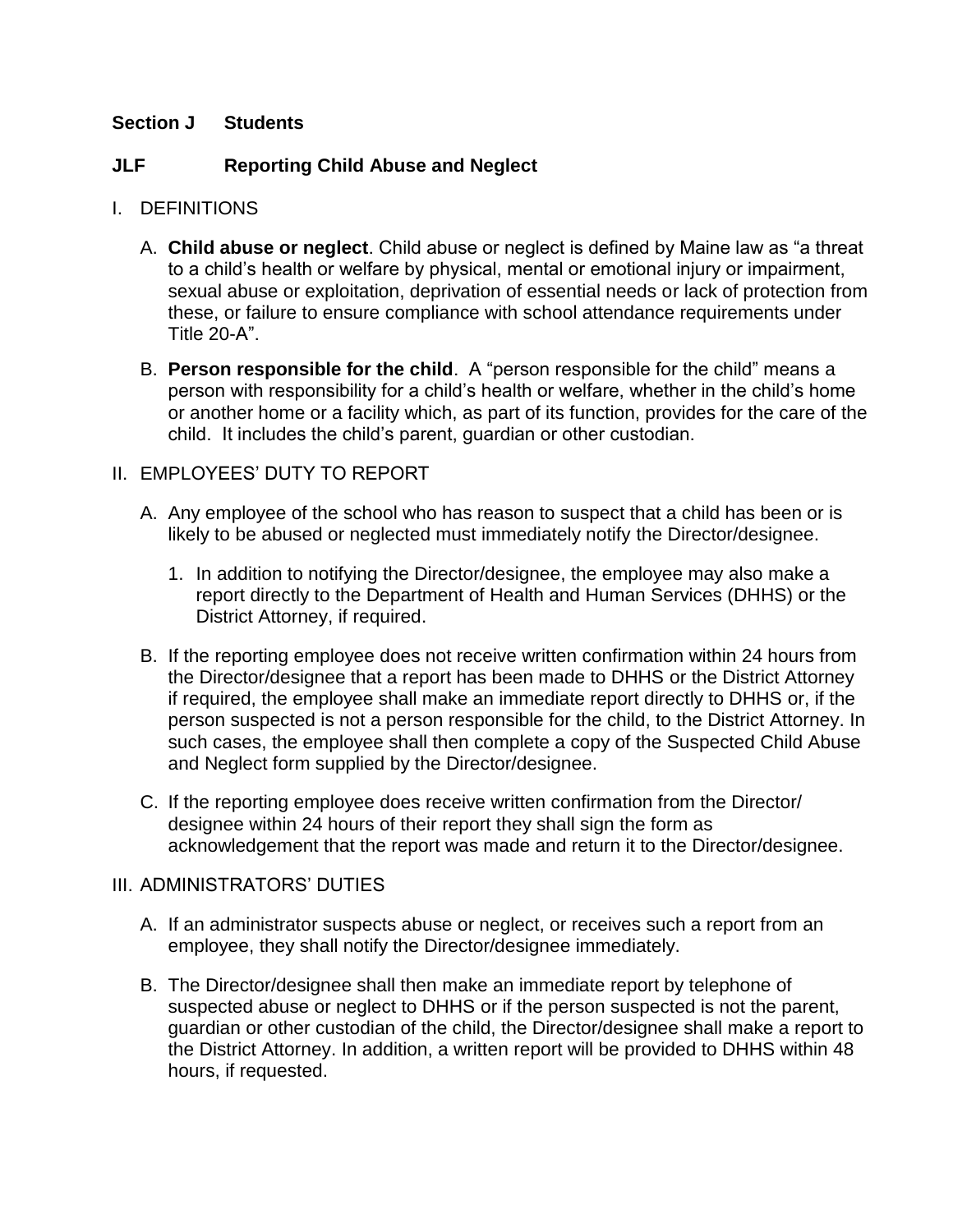- C. The Director/designee shall complete the Suspected Child Abuse or Neglect form in consultation with the reporting employee.
- D. The Director/designee shall provide the Suspected Child Abuse or Neglect form to the reporting employee within 24 hours of the employee's initial report. The notifying employee shall sign the report and return it to the Director/designee.
- E. Copies of the completed Child Abuse and Neglect form will be forwarded to DHHS, or to the District Attorney if requested. The original Child Abuse and Neglect Form shall be retained by Region 8 for ten years, along with any other information relevant to the case.

### IV. INTERNAL INVESTIGATIONS AND DISCIPLINE

- A. **Employees**. If the person suspected of abuse or neglect is an employee, the Director/designee shall investigate and take appropriate action, in accordance with applicable Board policies, collective bargaining contracts, and federal and state laws.
- B. **Students**. If the person suspected of abuse or neglect is a student, and the abuse or neglect occurred on school premises, during a school activity, or is otherwise related to the school, the Director/designee shall investigate and take appropriate action, in accordance with applicable Board policies and federal and state laws.

#### V. INTERVIEWS OF CHILD AND SCHOOL PERSONNEL

DHHS personnel shall be permitted to meet with and interview the child named in the report when the child is present at school without prior notification to the parent or custodian when DHHS has reasonable grounds to believe that prior notice would increase the threat of serious harm to the child or another person. The Department may conduct one initial interview with a child without prior notification to the parent or custodian of the child when the child contacts DHHS or a person providing services puts the child into contact with DHHS.

Upon request of a DHHS employee to meet with and interview the child named in the report when the child is present at school, the Director/ designee shall:

- A. Require the DHHS employee requesting to interview the child to provide written certification that in the Department's judgment, the interview is necessary to carry out its duties;
- B. Require the DHHS caseworker to discuss the circumstances of the interview and any relevant information regarding the alleged abuse or neglect with the child's teacher, school nurse, social worker or an administrator as the caseworker deems is necessary to provide needed emotional support to the child prior to and following the interview;